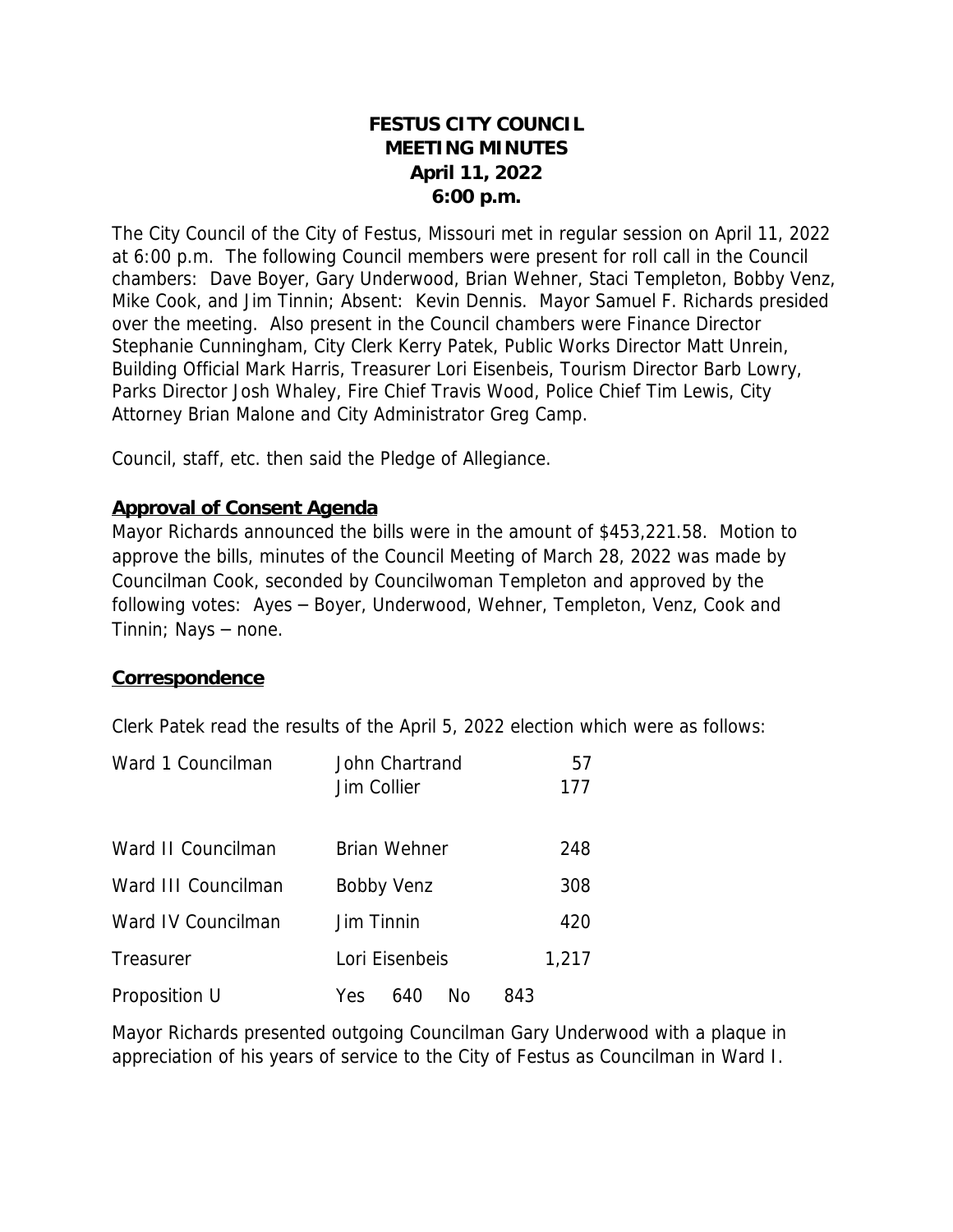# **Adjourn Sine Die**

Councilman Underwood made a motion to adjourn Sine Die, motion was seconded by Councilman Cook. Motion carried unanimously.

Clerk Patek gave the Oath of Office to Councilmembers Ward I Jim Collier; Ward II Brian Wehner; Ward III Bobby Venz; Ward IV Jim Tinnin and Treasurer Lori Eisenbeis.

Mayor Richards asked for nominations for Mayor Pro-tem. Councilman Wehner nominated Councilman Cook for Mayor Pro-tem, motion was seconded by Councilman Boyer. Councilman Tinnin nominated Councilman Wehner, motion was seconded by Councilman Cook. Mayor Richards called for a vote on the first nomination of Councilman Mike Cook for Mayor Pro-Tem which were as follows: Ayes – Collier, Boyer, Wehner, Templeton, Venz and Tinnin; Nays – Cook. City Attorney Brian Malone advised Council that since there was a motion and a second on the floor and that the vote for Councilman Cook passed that they would not need to vote on the other nominee. Councilman Mike Cook was declared Mayor Pro-tem.

#### **Reconvene**

Meeting reconvened with Mayor Richards presiding.

## **Visitors**

Alicia Smith, 307 Henry Street, addressed the Council regarding some code enforcement issues she was having on her property. City Administrator Greg Camp stated that himself, City Attorney Brian Malone and Building Official Mark Harris have discussed this issue and that the City has no control over Corp of Engineers requirements in flood zones and that they would look into it and get to her within a week.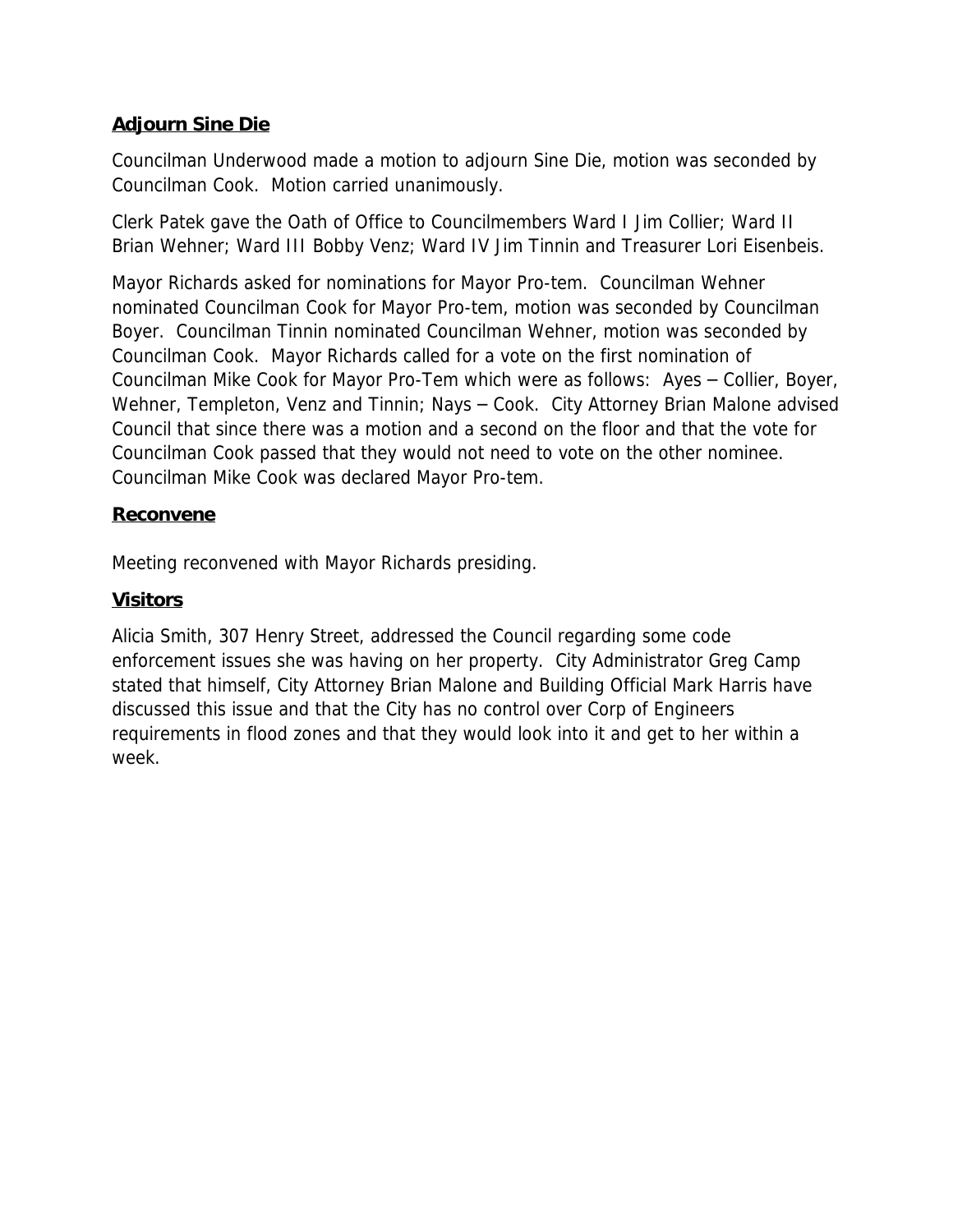# **Bids**

## **Cured in Place Pipe Lining Project**

Public Works Director Matt Unrein stated that three bids were received for this project as follows: Insituform \$70,387.18; Ace Pipe Cleaning \$66,037.70 and SAK \$66,169.80 (did not comply with bid requirements). After reviewing bids staff recommends accepting the low bid from Ace Pipe Cleaning. Finance Director Stephanie Cunningham asked Mr. Unrein if he would like to request the whole budgeted amount of \$304,000 so he would not have to come back to Council each time a portion of this project is done. Mr. Unrein stated that would be his desire to have the whole amount approved since this will be an ongoing project. *Councilman Venz made a motion to approve the bid from Ace Pipe Cleaning for \$66,037.70 and the entire budgeted amount of \$304,000 for future phases of this project. Motion seconded by Councilman Collier. Motion carried unanimously and was approved by the following votes: Ayes* **–** *Collier, Boyer, Wehner, Templeton, Venz and Tinnin; Nays* **–** *none; Abstain* **–** *Cook*.

## **Purchase of Water Main Materials**

Public Works Director Matt Unrein stated that three bids were received for materials as follows: Schulte Supply \$99,486.00; Core & Main \$101,217.52; IMCO Utility Supply Co. \$108,344.55. After reviewing bids staff recommends accepting the low bid from Schulte Supply. *Councilman Boyer made a motion to approve the bid from Schulte Supply for \$99,486.00. Motion seconded by Councilwoman Templeton. Motion carried unanimously and was approved by the following votes: Ayes* **–** *Collier, Boyer, Wehner, Templeton, Venz, Cook and Tinnin; Nays* **–** *none.*

### **Sale of Surplus Vehicles/Equipment**

Public Works Director Matt Unrein requested permission to sell surplus vehicles and equipment owned by the City as listed in his staff report. Councilman Wehner made a motion to approve the sale of surplus vehicles/equipment, seconded by Councilwoman Templeton. Motion carried unanimously.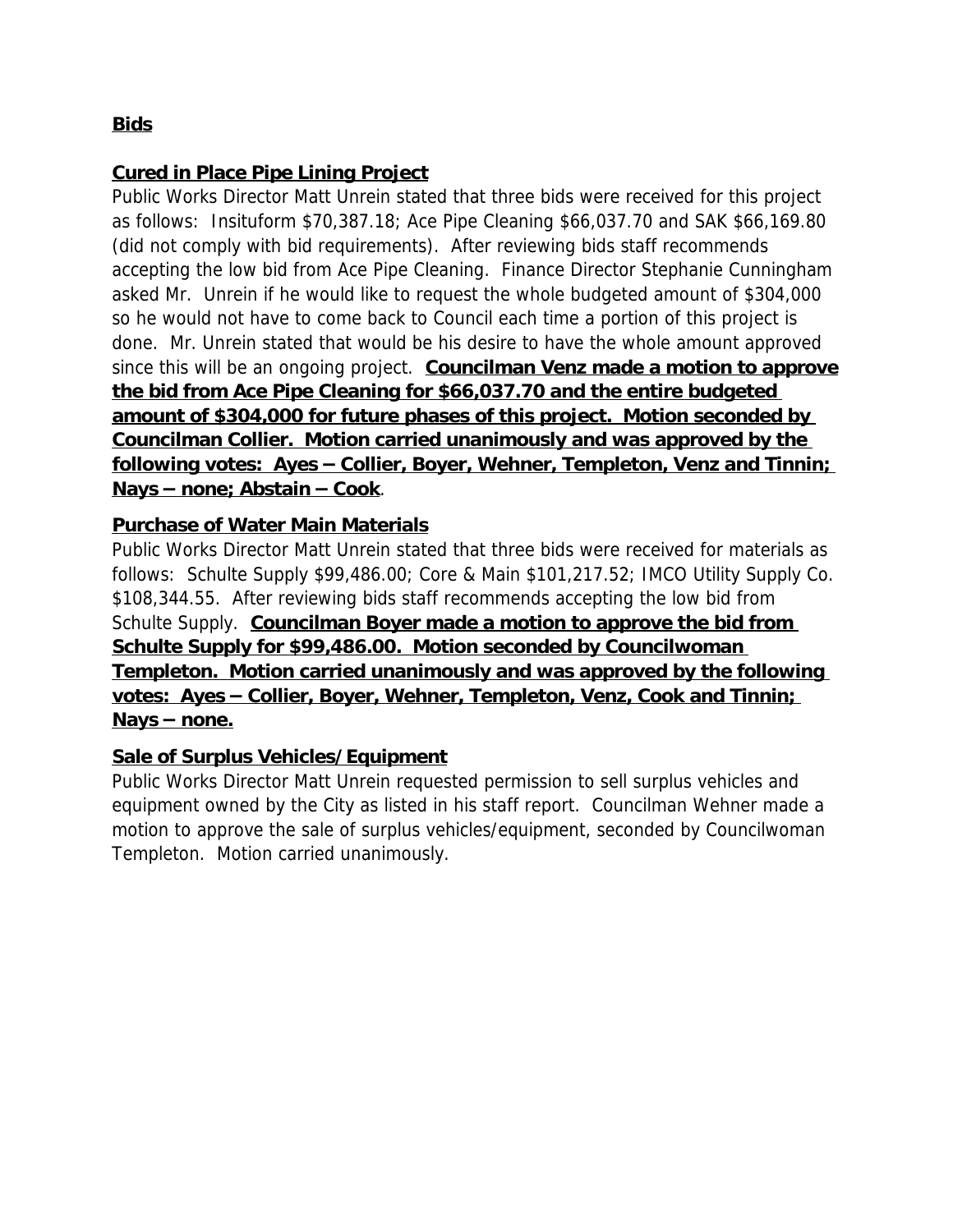## **Ordinances and Resolutions**

**Bill No. 4678** - AN ORDINANCE OF THE CITY COUNCIL OF THE CITY OF FESTUS, MISSOURI; VACATING AND DISCONTINUING A CERTAIN ALLEY WAY IN THAT SECTION OF THE CITY OF FESTUS, MISSOURI, BEING PART OF THE PROPERTY KNOWN AS PARCEL NO.'S 193.006.02013007; 193.006.02013006; 193.006.02013012; 193.006.02013004; 193.006.02013005; 193.006.02013011; 193.006.02013010; 193.006.02013009; 193.006.02013008; THE SECTION OF ALLEY BETWEEN 703-723 JOACHIM AND 614-718 WOODROW, AS DESCRIBED IN EXHIBIT "A" ATTACHED HERETO; REPEALING ALL ORDINANCES OR PARTS OF ORDINANCES IN CONFLICT HEREWITH; AND ESTABLISHING AN EFFECTIVE DATE. *Clerk Patek read Bill No. 4678 for the first time. Mayor Richards called for discussion. Mark Harris gave a staff report. Councilman Boyer made a motion to suspend the rules*  and read Bill No. 4678 for the second time, motion seconded by Councilman *Collier. Clerk Patek read Bill no. 4678 for the second time. Bill No. 4678 was approved by the following votes: Ayes* **–** *Collier, Boyer, Wehner, Templeton, Venz, Cook and Tinnin; Nays* **–** *none. Mayor Richards declared Ordinance No. 4678 passed.*

#### **New Business**

# **Relaxing in the Park**

Promotors of this event requested permission to close off South Second Street and the Library parking lot on May 20-22, 2022. They have received 190 pre-registrations and are expecting 300-400 participants in this car show which will be held at West City Park. Food trucks will be on site, port-a-potties have been ordered for each location. One of the shows promoters is an EMT and will be on-site. Fire Chief Wood asked to have a truck at each location and the promotor thought that was a great idea. Police Chief Lewis has not problems with this show. Mayor Richards requested the promoter let all the participants know that the City does not tolerate "burn outs". *Councilman Wehner made a motion to approve, seconded by Councilman Boyer. Request approved by the following votes: Ayes* **–** *Collier, Boyer, Wehner, Templeton, Venz, Cook and Tinnin; Nays* **–** *none*.

# **Trailnet Bottleneck Bridge Ride**

Andrew Held requested permission to close Main Street for the Bottleneck Bridge Ride on August 21, 2022. This event has been very successful and has grown to over 400 cyclists expected and has a great economic impact on our City. *Councilman Wehner made a motion to approve, seconded by Councilman Collier. Request approved by the following votes: Ayes* **–** *Collier, Boyer, Wehner, Templeton, Venz, Cook and Tinnin; Nays* **–** *none*.